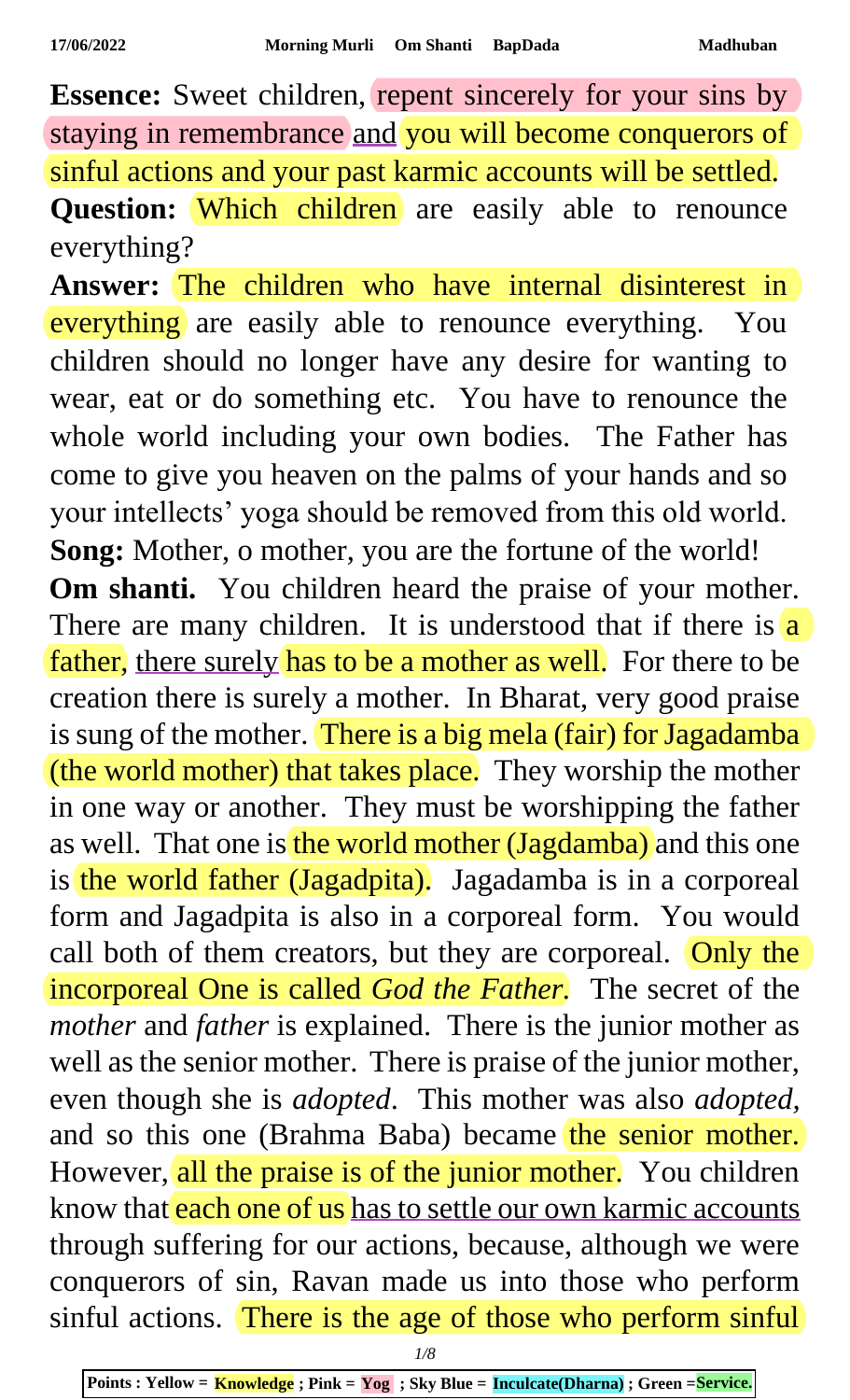actions as well as the age of those who become conquerors of sinful actions. The first half of a cycle is the age of the conquerors of sinful actions, and then the age of sinful actions begins and it lasts for half a cycle. You children are now gaining victory over sinful actions and becoming conquerors of sinful actions. You repent sincerely and have your sins absolved with the power of yoga. Only by having remembrance can you have sincere repentance. The Father explains: Children, stay in remembrance and your sins will be absolved with your sincere repentance, that is, the rust will be removed. There is a burden of sins of many births on your heads. It has been explained that the soul that becomes the *number one*, pure charitable soul then becomes the *number one* sinful soul. This soul has to make a lot of effort. He definitely has to make a great deal of effort, because he becomes your teacher in order to teach you. If someone has an illness, etc., it is said that it is because of that one's own actions. You have been performing sinful actions for many births and that is why you have to suffer for them. Therefore, you should never be afraid. You have to *pass* happily through the illness, because it is the karmic accounts of your own actions. Only by having remembrance of the one Father can there be sincere repentance. You children have to drink the nectar of knowledge until you die. You have to stay in remembrance. You get coughs, etc. because there are still accounts of sinful actions. You have the happiness that all your accounts finish here. If they still remain, you will not be able to *pass with honour*s. It is dishonour if you receive a status after experiencing punishment. There is the suffering of many types of sorrow. Here, there is no limit to the many types of sorrow, whereas there is no limit to the happiness there; the very name is Heaven. *Christians* speak of *heaven* and *heavenly God the Father*. You know about all of these things. The sannyasis of the path of isolation simply say that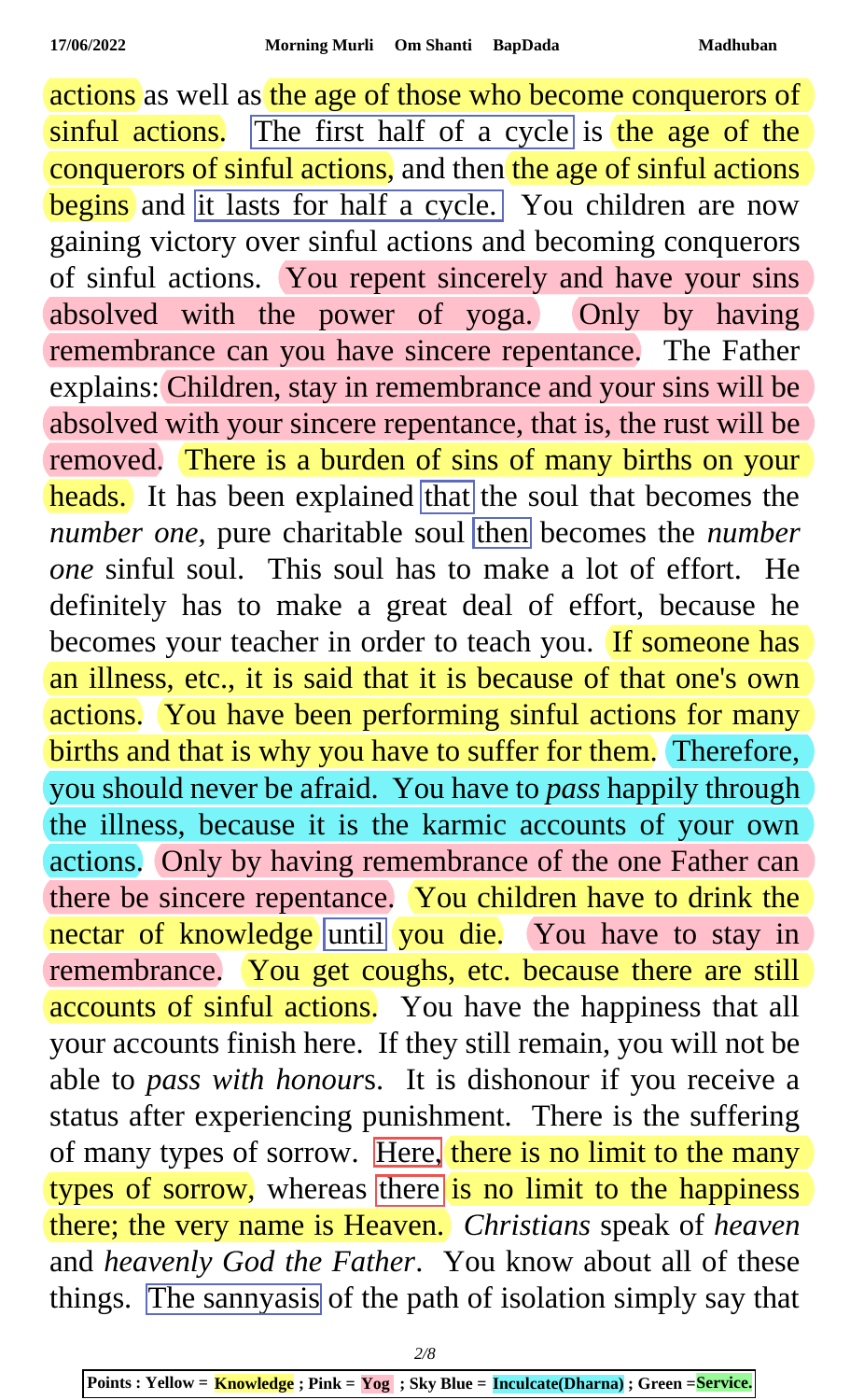all of this happiness is like the droppings of a crow. It really is like that in this world. No matter how much happiness someone may have, it is temporary happiness. Permanent happiness just doesn't exist. Even while people sit somewhere, many calamities come or there is *heart failure*. A soul leaves a body and takes another and the body then automatically turns to dust. At least the bodies of animals are of some use; the bodies of human beings are of no use at all. A tamopradhan, impure body is of no use at all; it is like a shell. The bodies of the deities are like diamonds, and so just see how much they are worshipped! You children have now received this understanding. That one is the unlimited Father who is the *most beloved* and whom you have been remembering for half the cycle. Only those who become Brahmins have a right to claim the inheritance from the Father. True Brahmins should be very *pure*. A scholar of the true Gita has to remain pure; a scholar of the false Gita does not remain pure. It is written in the Gita that lust is the greatest enemy, but those who relate the Gita do not remain pure themselves. The Gita is the jewel of all the scriptures and the Father made shells into diamonds with it. Only you can understand this; those who study the Gita cannot understand this. They just learn it like parrots. All the praise is of the One; there is no praise of anyone else, not even of Brahma, Vishnu or Shankar. No matter how much you bow down in front of them or how much you sacrifice yourselves to them, you would not receive the inheritance. People used to sacrifice themselves at Kashi. The *Government* has now put a stop to that, as many used to commit suicide at Kashi in the name of sacrifice: they would go and dive into the well there. Some would sacrifice themselves to a goddess; some would sacrifice themselves to Shiva. There is no benefit in sacrificing oneself to the deities. People sacrifice themselves to the goddess Kali. They have made Kali so ugly. Those who were *golden aged*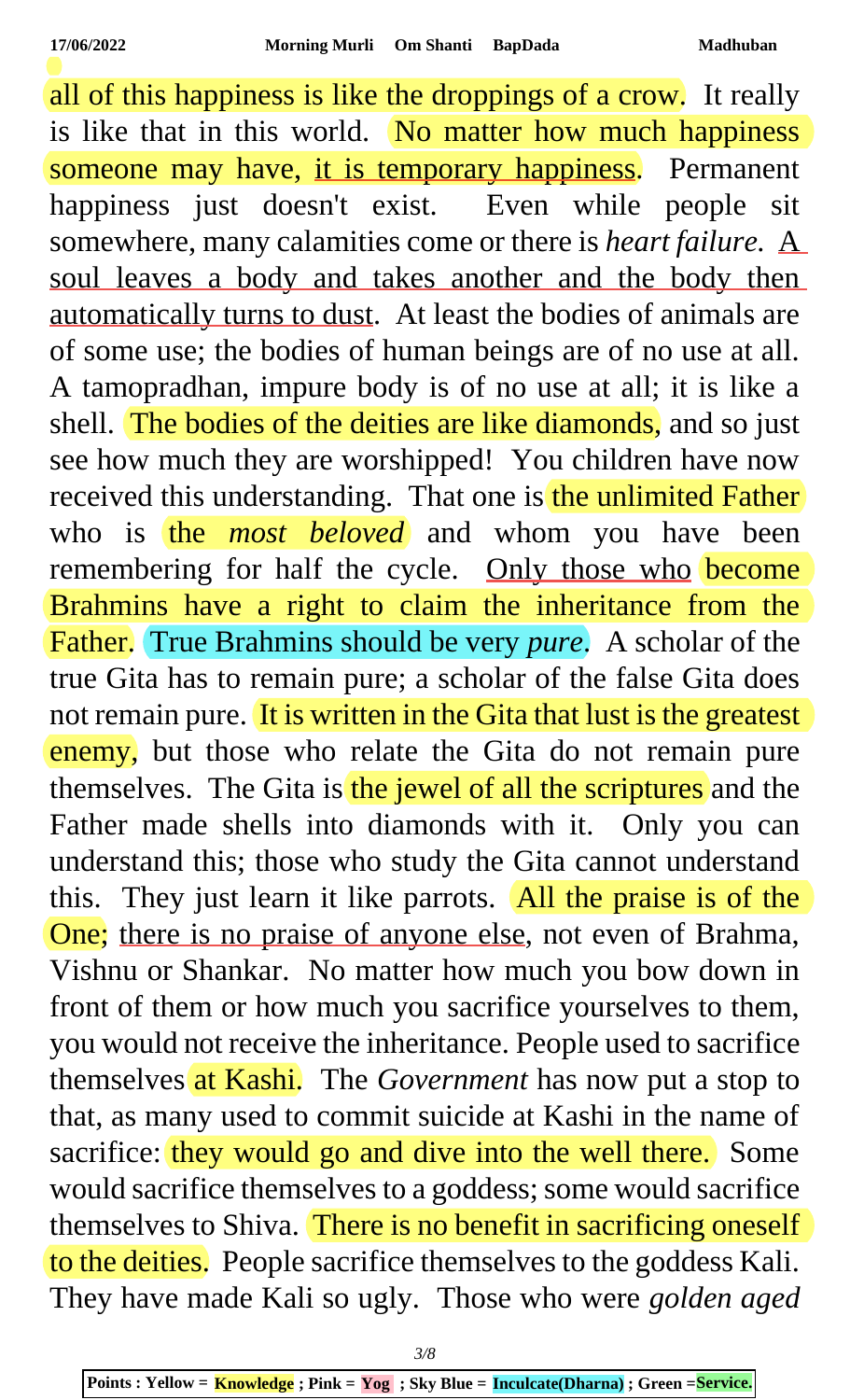have now all become *iron aged*. Amba (mother) can only be said to be one; you cannot call a father 'Amba'. No one knows this. Jagadamba Saraswati is the daughter of Brahma. Brahma would definitely be the Father of People; he wouldn't be in the subtle region. They also understand that **Saraswati** is the daughter of Brahma. They do not show anyone as the wife of Brahma. The Father explains: I have *adopted* daughter Saraswati through Brahma. Even the daughter understands that the Father has *adopted* her. Even Brahma has been *adopted*. This is a very deep point, which is not in anyone's intellect. The Father sits here and explains to you the deep secrets of Himself, and so He would definitely give them to you personally. He would not give them through inspiration. Gods says: "O children", and so He would surely come into a corporeal form to say this. The incorporeal Father sits here and teaches through this one. It is not Brahma who teaches. Brahma is not called the Ocean of Knowledge. Only the one Father is called this. You souls understand that it is not a worldly father who is teaching us, but it is the Father from beyond who is teaching us and from whom we claim the inheritance. Paradise is not called Parlok (the world beyond). That is the land of immortality, whereas this is the land of death where we souls live. This is not Parlok. We souls come into this lok (world). Parlok is the world of souls. You used to rule in Bharat and not in Parlok. You would not say: the king of Parlok. People say: Let there be comfort in the corporeal world and the incorporeal world. This is the physical world and then Parlok becomes the world of comfort. That Bharat was paradise and it will once again become the same. This is the land of death. Human beings live in a world. They say that they want to go to Paradise. In the Dilwala Temple they are shown sitting in tapasya on the ground, and images of heaven have been made above them. They think that such and such a person has gone to heaven. However,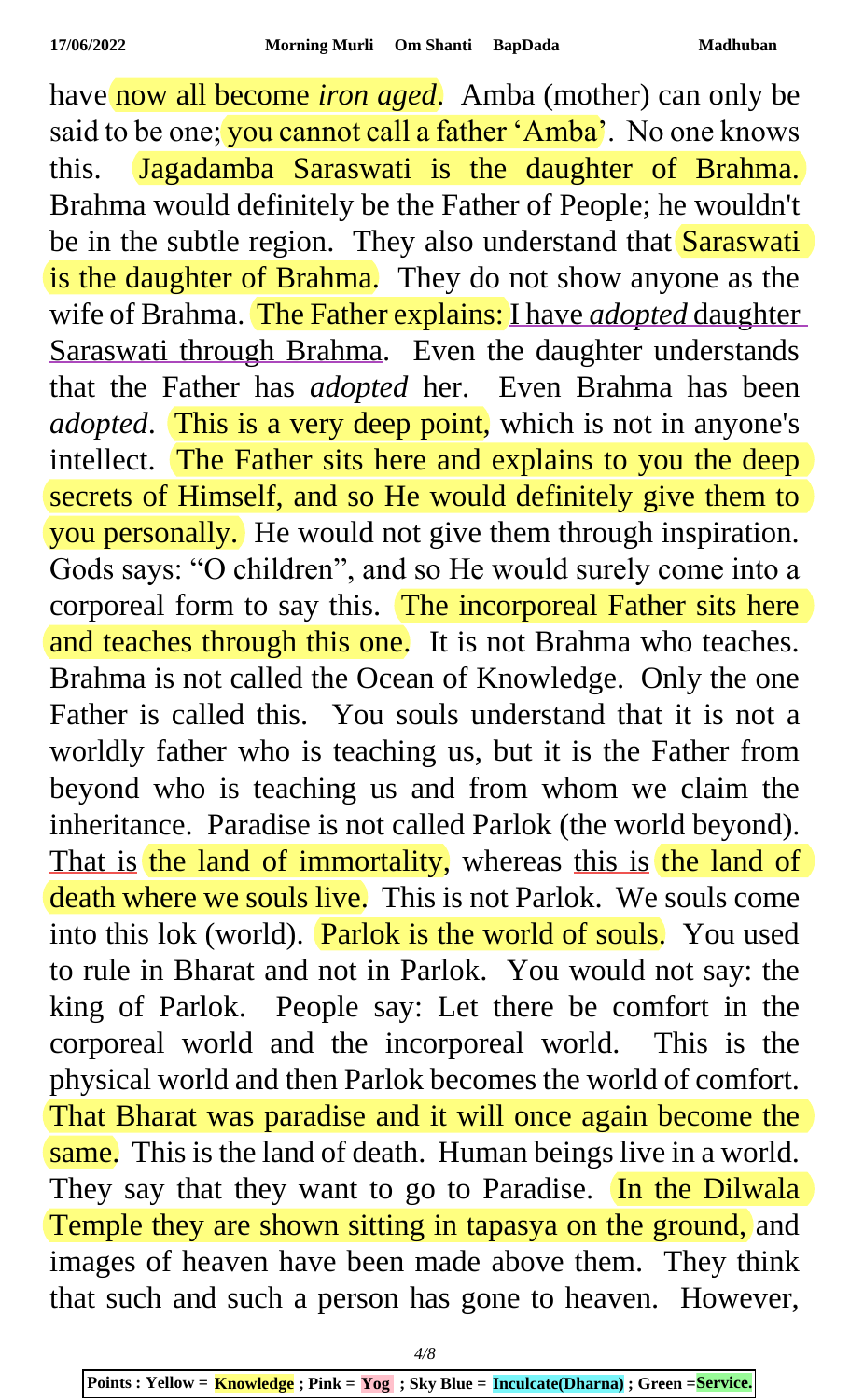heaven is here, not up there. The world that is impure today will become the pure world of tomorrow. There was a pure world, but it *passed* away, and so they say Parlok because it is now far away. Bharat was heaven and it is now hell, and so heaven has gone further away. According to the *drama*, you start to follow the path of sin, and so heaven goes further away and they therefore call it Parlok. Now you say: We will come back here into the new world and once again rule the kingdom that we receive as our fortune. **Each one makes effort for** himself. Anyone who does something receives the reward of it. Not everyone will do it. Those who study well will become the "navabs" (lords) of Paradise, that is its masters. You change this world into a world of gold. They say that Dwarka, the golden city, was made of gold and that it then disappeared beneath the ocean. It is not still sitting there that someone could take it out. Bharat was heaven, where the deities used to rule. There is nothing at present, so everything of gold will have to be made. It isn't that the palaces of gold will come out again by being made to emerge. You will have to make everything. You should have the intoxication that you are becoming *princes* and *princesses*. This is a *college* for becoming *princes* and *princesses* and that is a *college* for the *princes* and *princesses* to study. You are studying to claim a kingdom. That one became a *prince* from taking birth to a king by making donations and performing charity in a *past* birth. How good that *college* must be! There would be very good *couches* there. The *teacher* too would have a very good *couch*. Therefore, how good the *college* for the *princes* and *princesses* of the golden and silver ages must be! They would go to *college*, for they would study the language, would they not? Just see the *colleges* of the golden-aged *princes* and *princesses* and the *colleges* of the copper-aged *princes* and *princesses* who indulge in vice, and then see how ordinary the *college* is in which all of you are becoming *princes* and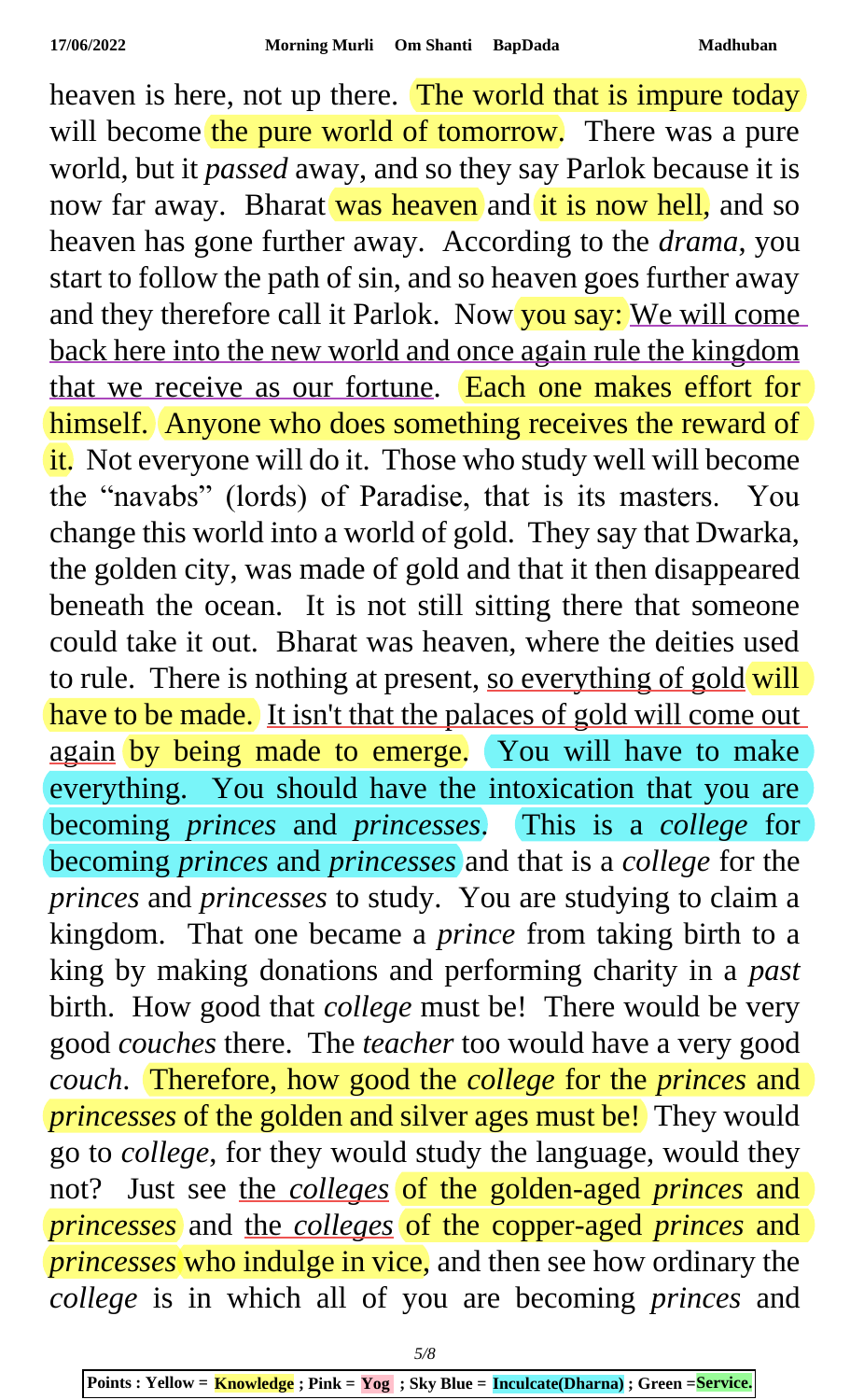*princesses!* You do not even have three square feet of land. You know how the *princes* and *princesses* there will go to *college*. They will not have to walk there; they will just come out of the palace and fly in an *aeroplane* there. The *colleges* there will be so nice. There will be such beautiful gardens and palaces, etc. there. Everything in that place will be new, the highest, *number one*. Even the five elements will be satopradhan. Who will serve you? Those five elements will produce the best things for you. If a very special fruit grows somewhere, they send it to the king and queen as a gift. Here, your Father, Shiv Baba, is the highest, and so what would you feed Him? He does not have any desire for anything - whether He should wear this or eat that or do that, etc. You children should not have those desires either. If you do all of that here, you receive less there. You now have to renounce the entire world. You have to renounce and have disinterest in everything, including your body. When you have disinterest, everything is then automatically renounced. Baba says: I have come to give you children heaven on the palms of your hands. You know that Baba belongs to you, and so you definitely have to remember Him. It is just as when a kumari gets engaged or her marriage is arranged, she does not say that she does not remember her bridegroom, because that becomes a partnership for *life*. The Father and the children form a partnership in the same way. However, Maya makes you forget. The Father says: Remember Me and remember your inheritance. Liberation and liberation-in-life are also included in this, and so why do you forget it? Your intellects are needed for this. It is not a question of saying anything with your tongues. You have to have faith. You know that you have to remain pure and claim the inheritance for the pure world. It is a question of understanding, not of speaking. We now belong to Baba. Shiv Baba is the One who makes impure ones pure. He says: Continue to remember Me. This means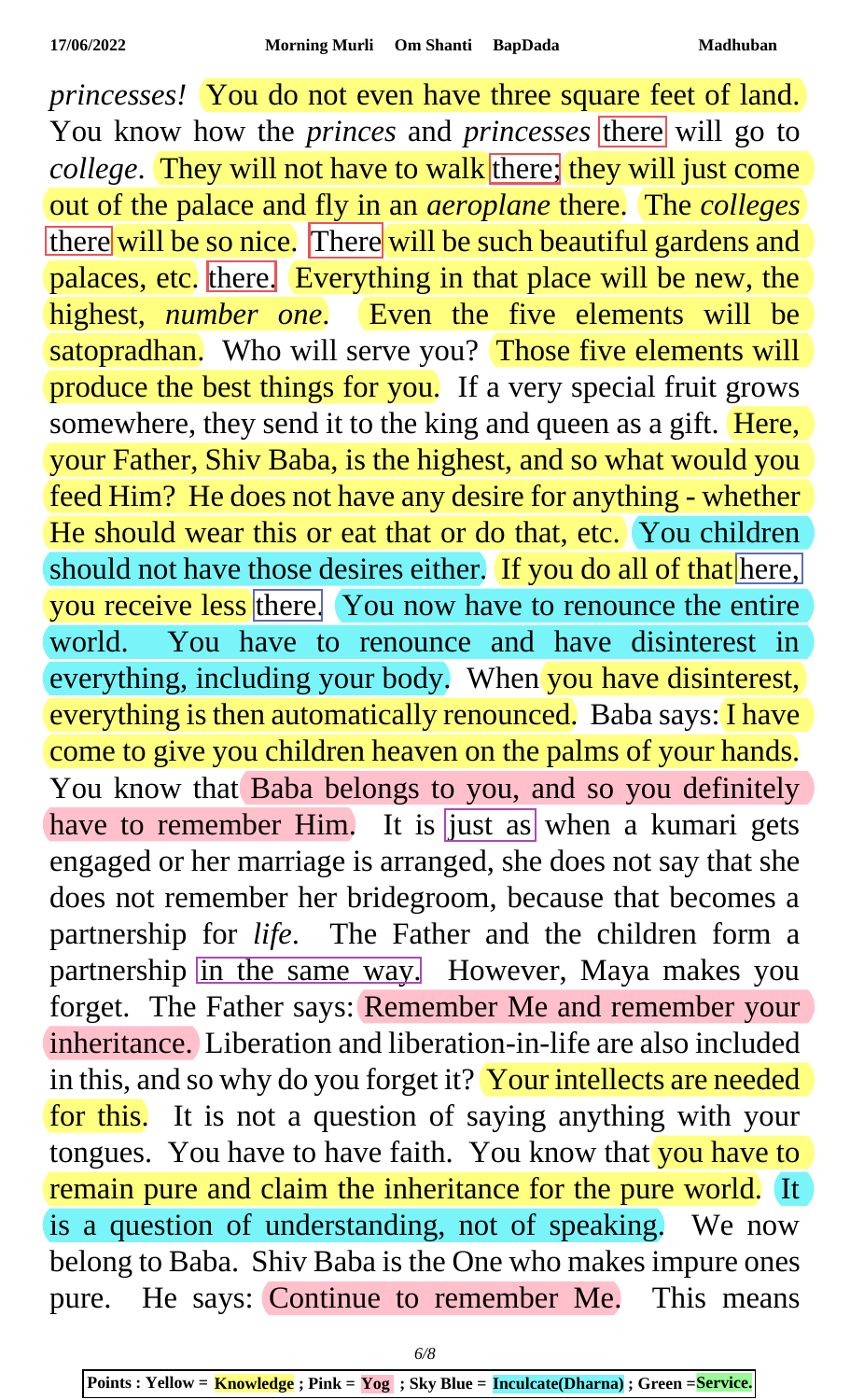'Manmanabhav', but they have written that God Krishna speaks. The Purifier is only One. The Bestower of Salvation for all is one. You only have to remember the One. He says: By forgetting Me, your Father, you remember so many others. If you remember Me, you become a King Vikramajeet (king who conquered sinful actions). The difference between King Vikramajeet and King Vikram (the one who performed sinful actions) has been explained to you. You become worshippers from being worthy of worship. You have to come down. You become part of the merchant dynasty and then you become part of the shudra dynasty. To be one of the merchant dynasty means to follow the path of sin. The entire *history* and *geography* is in your intellects. There are many stories about this. There, there is no question of attachment. Children there are very happy. They are sustained very well *automatically*. The maids and servants are always in front of them. Therefore, just see your fortune, how you are sitting in such a *college* where you will be future *princes* or *princesses*. Do you not know the difference between iron-aged *princes* and *princesses* and the golden-aged *princes* and *princesses*, between the emperors and empresses and the kings and queens? Many have the name Lakshmi, Narayan, Radhe or Krishna, and so why do they worship that Radhe and Krishna or that Lakshmi and Narayan? The name is the same. Yes, they were the masters of heaven. You now know that this *knowledge* is not in the scriptures. You now understand that there is no strength in sacrificial fires, chanting, donating or performing charity, etc. According to the *drama*, the world has to become old. Human beings have to become tamopradhan - tamopradhan in everything: in anger, greed tamopradhan in everything. "Why is this one trespassing on my land? Shoot him!" They fight so much among themselves. They take no time to kill each other. A child thinks: When will my father die so that I can claim the inheritance? Such a